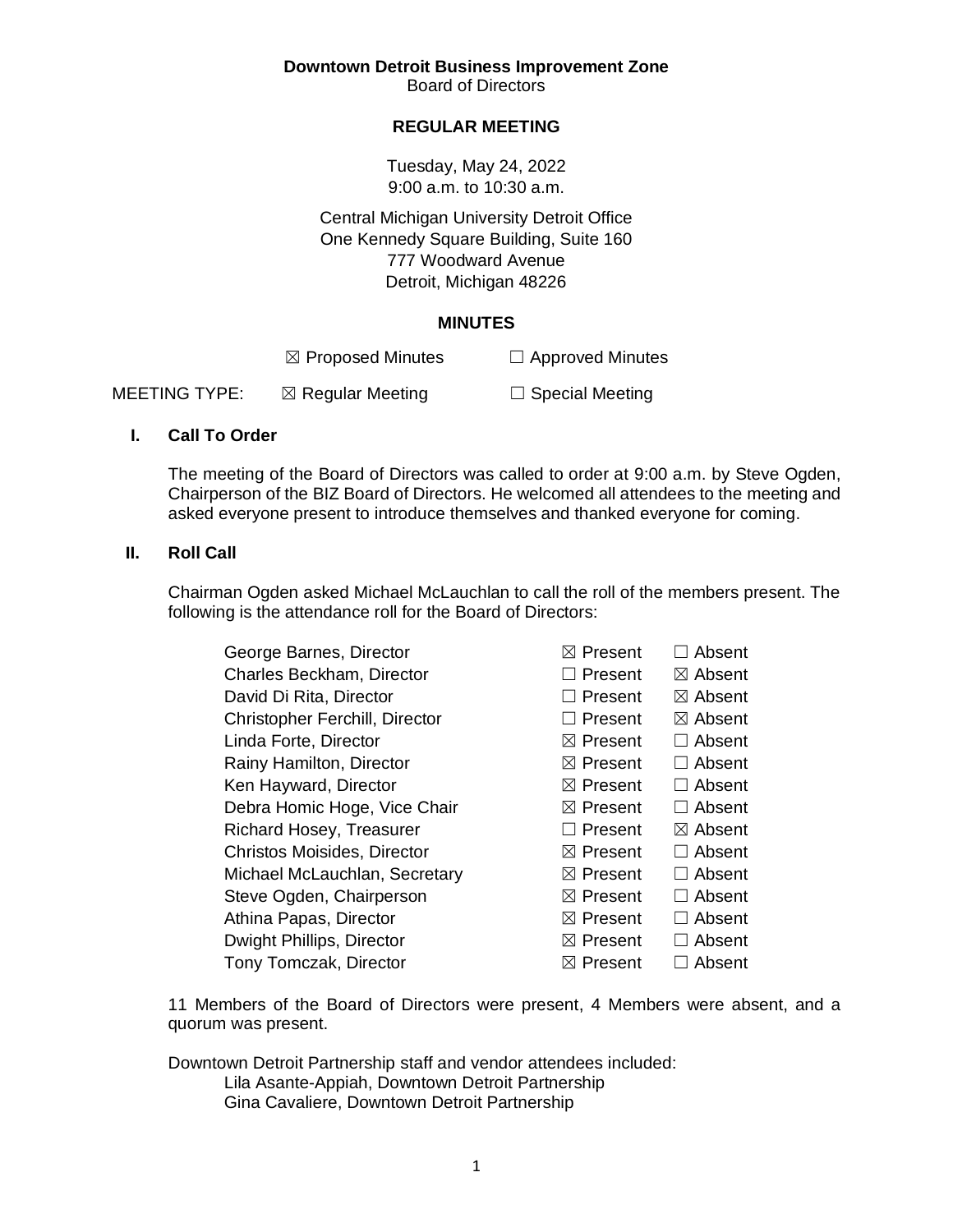David Cowan, Downtown Detroit Partnership Elise Fields, Downtown Detroit Partnership Krissy Johnson, Apparatus Solutions Eric Larson, Downtown Detroit Partnership Maryann Listman, Downtown Detroit Partnership Steve Liedel, Dykema Josh Long, Downtown Detroit Partnership Melissa Roy, Roy Public Affairs Management Anjana Schroeder, Downton Detroit Partnership Paul Trulik, Apparatus Solutions Sarah Walsh, Downtown Detroit Partnership Kitty Whitfield, Downtown Detroit Partnership

Chairman Ogden asked for a motion to excuse the absent members, noting that Director Beckham and Treasurer Hosey were attending other board meetings that conflicted and Director DiRita, who has never missed a BIZ board meeting, was also attending a conflicting meeting.

Moved by: Director Papas

Supported by: Director Hayward

*Yes: All No: None*

# **III. Approval of Agenda**

Chairman Ogden asked for a motion to adopt the proposed agenda.

Moved by: Vice Chairperson Homic Hoge

Supported by: Director Papas

*Yes: All No: None*

The agenda was adopted.

# **IV. Approval of Minutes**

Chairman Ogden asked for a motion to approve the minutes of the February 15, 2022 Regular Meeting of the Board of Directors and Annual Meeting of Assessed Property Owners.

Moved by: Director Tomczak

Supported by: Director Papas

*Yes: All No: None*

The minutes were approved.

# **V. Administrative Report**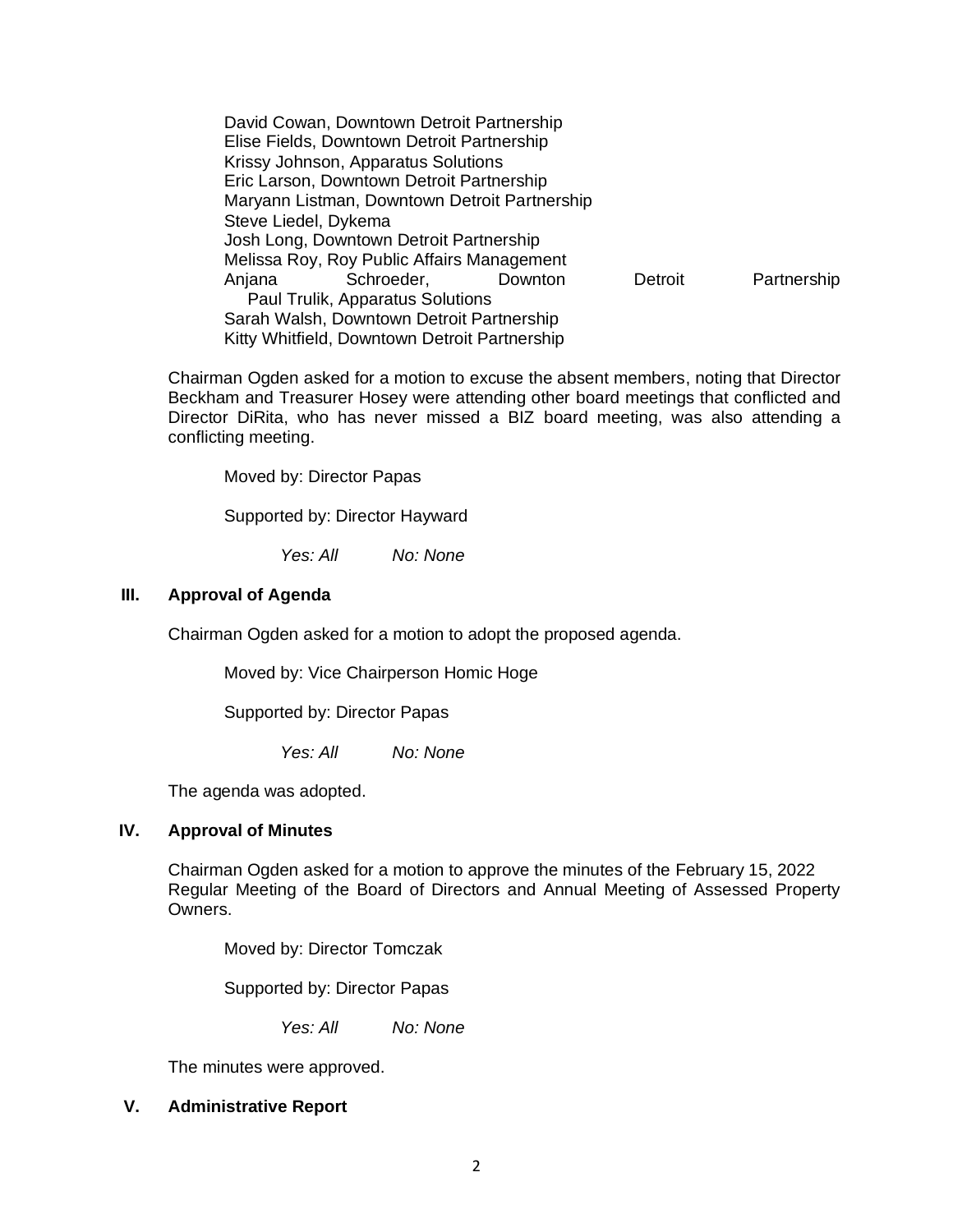Gina Cavaliere provided the Administrative Report. Cavaliere referred to the written updates in the board packets on programs as well as finances, and the BIZ Balanced Scorecard for Q2 of 2022.

Data monitoring Downtown patronage trends was presented and discussed.

Paul Trulik presented the BIZ financials.

## **VI. Audits**

Paul Trulik said that Jay Wilde of Alan C. Young and Associates, the firm that conducted the BIZ audit for FY 2020-2021, was unable to attend the meeting. Trulik conveyed Wilde's report that staff and Members cooperated fully with the audit. As has been the case with every annual audit of the BIZ, an unqualified opinion has been issued.

Chairman Ogden asked for a motion to receive and file the audit report.

Moved by: Director Barnes

Supported by: Director Phillips.

*Yes: All No: None*

#### **VII. Committee Report**

Cavaliere said that the Executive Committee met on May 3, 2022, to review and discuss items on the agenda. At the Executive Committee meeting, all the resolutions before the board were discussed and recommended for adoption. The committee reviewed nominees to fill the Board seat being vacated by Chris Ferchill and recommends the appointment of Regina Gaines, Owner and Founder of the House of Pure Vin. The Committee also launched the annual budgeting process and discussed the June 2020 BIZ Act amendment, agreeing that it is problematic for the Downtown Detroit BIZ. Staff was instructed to pursue and amendment to restore weighted voting by assessed property owners.

Chairman Ogden asked for a motion to approve the Executive Committee Report of May 3, 2022.

Moved by: Secretary McLauchlan

Supported by: Vice Chairperson Homic Hoge

*Yes: All No: None*

### **VIII. Old Business**

There was no old business.

#### **IX. New Business**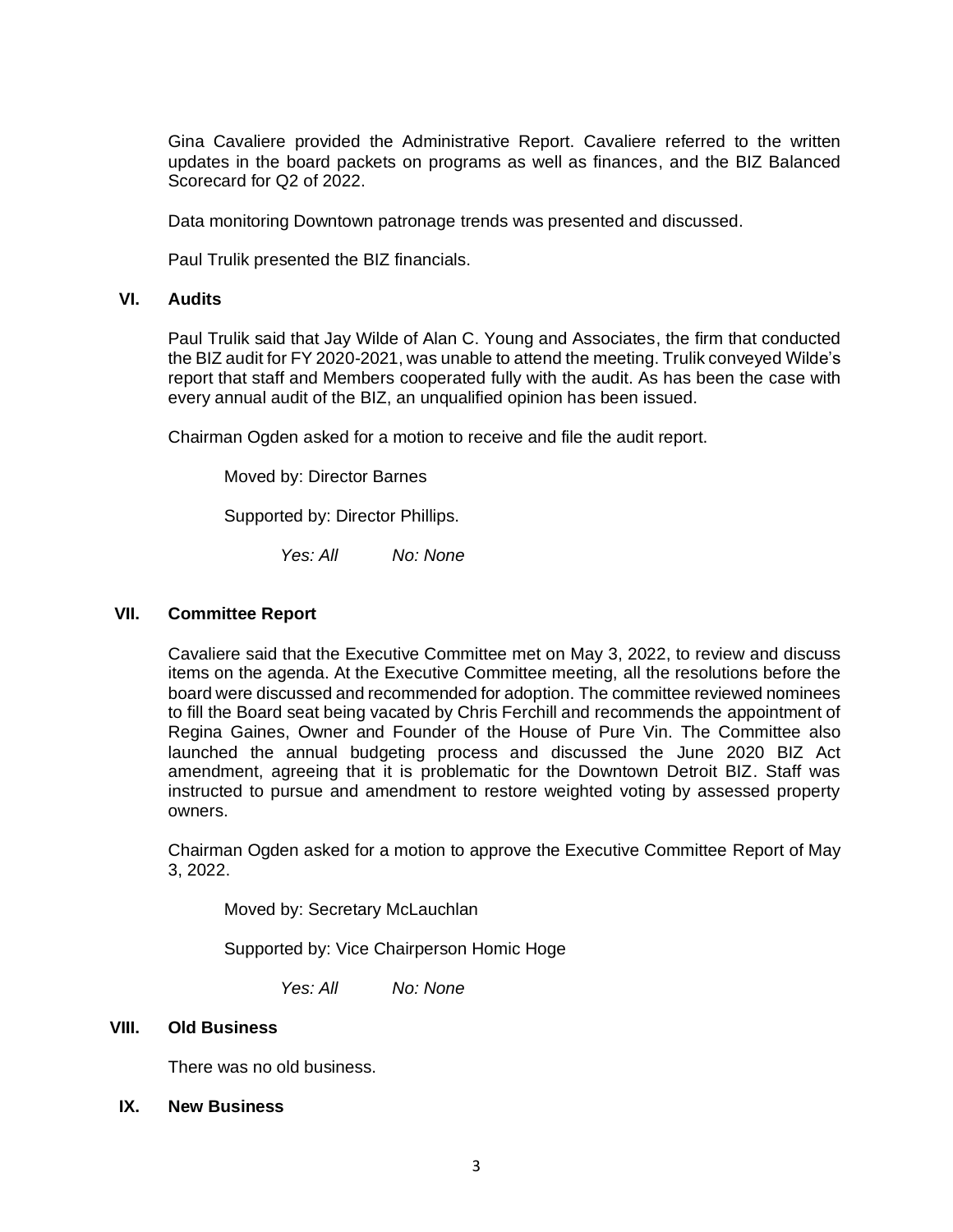#### **a. Resolution 2022-04: FY 2022-2023 Budget Time Schedule**

Chairman Ogden described the budget approval process, stating that, as Chief Administrative Officer of the BIZ, on May 3, 2022 at the Executive Committee Meeting, he requested that DDP's BIZ staff prepare a budget for consideration by the Board.

Chairman Ogden called for a motion to adopt resolution 2022-06 setting the budget time schedule.

Moved by: Director Barnes

Supported by: Director Papas

*Yes: All No: None*

Resolution 2022-04 was adopted.

#### **b. Resolution 2022-05: Certification of 2022 Assessment Calculation**

Gina Cavaliere explained the calculation process, noting the meticulous work of Josh Long in parallel with Linda Bade, a contractor who supports the BIZ assessment calculation, and the Office of the City Assessor. Cavaliere said that staff is recommending certification of the roll with complete confidence in its accuracy.

Josh Long presented the assessment roadmap, highlighting changes from 2021 and looking ahead to future years. The 2022 Downtown Detroit BIZ assessment is calculated at 578 assessable parcels with a collective assessment of \$5,197,031.48.

The Chairperson asked for a motion to approve the proposed resolution and asked Secretary McLauchlan for a roll-call vote.

Moved by: Director Hamilton

Supported by: Director Moisides

| $\boxtimes$ Yes | $\Box$ No |
|-----------------|-----------|
| $\boxtimes$ Yes | $\Box$ No |
| $\boxtimes$ Yes | $\Box$ No |
| $\boxtimes$ Yes | $\Box$ No |
| $\boxtimes$ Yes | $\Box$ No |
| $\boxtimes$ Yes | $\Box$ No |
| $\boxtimes$ Yes | $\Box$ No |
| $\boxtimes$ Yes | $\Box$ No |
| $\boxtimes$ Yes | $\Box$ No |
| $\boxtimes$ Yes | $\Box$ No |
| $\boxtimes$ Yes | No.       |
|                 |           |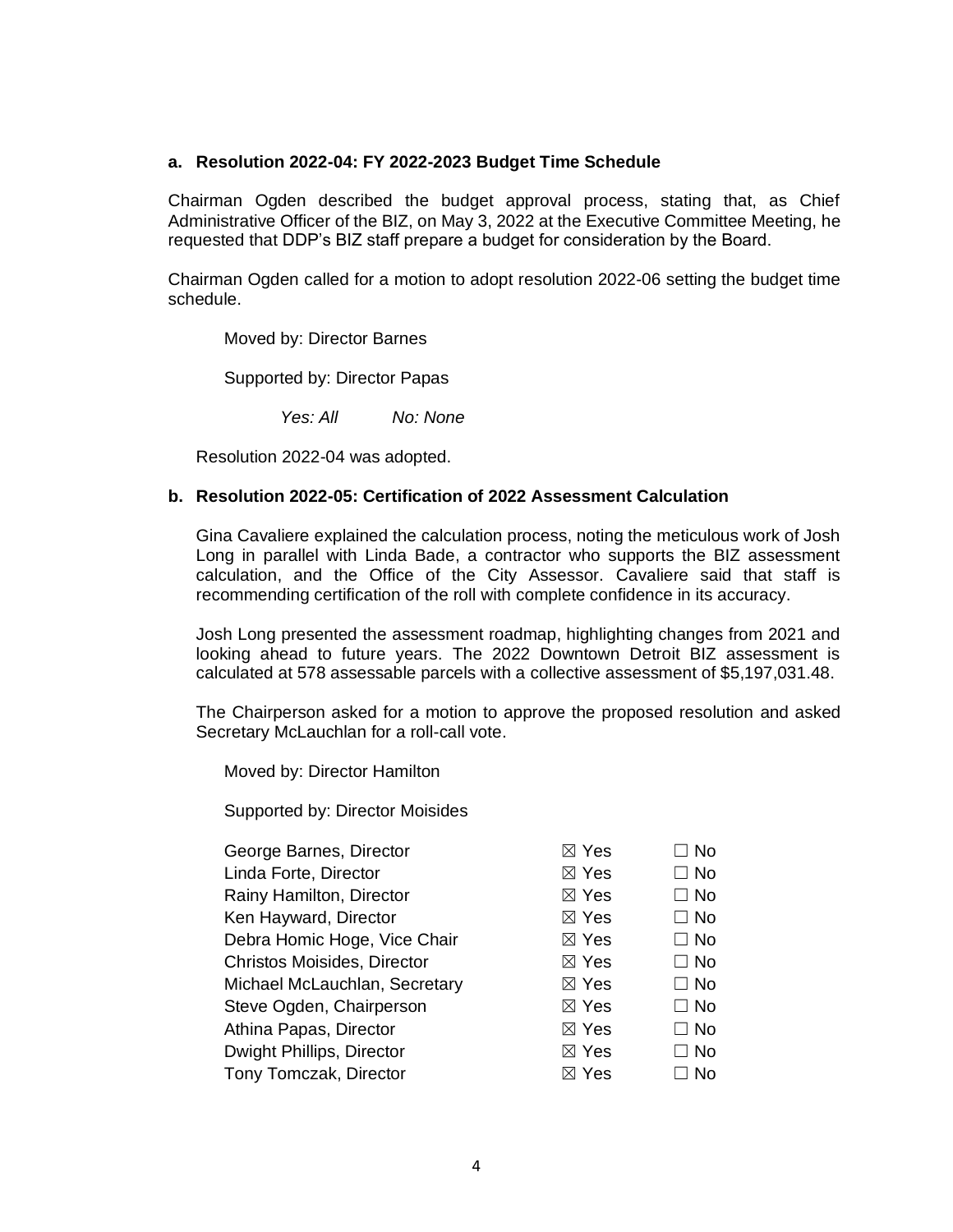Resolution 2022-05 was unanimously adopted.

#### **c. Resolution 2022-06: Publication of FY 2022-2023 Budget Hearing Notice**

Cavaliere said this is an administrative procedural item setting the Public Hearing on the budget for June 6 and directing the BIZ attorney to publish the notice in accordance with statutory requirements. Steve Liedel, Dykema, said he will arrange the required publication.

Moved by: Director Barnes

Supported by: Director Papas

*Yes: All No: None*

Resolution 2022-06 was adopted.

## **d. Presentation of recommended FY 2022-2023 budget and draft General Appropriations Act**

Cavaliere presented an overview of the proposed budget, recommending some increases to allow for changing market conditions and a capital outlay to partially fun new trash receptacles and the fabrication and installation of static pedestrian wayfinding signage. The board agreed that a reduction of the fund balance leading into renewal is appropriate as risk is controlled and the impact of the contribution of assessed property owners should be visible and maximized.

#### **e. Resolution 2022-07: Appointing Member to Board of Directors, Regina Gaines**

The Board discussed its commitment to maintain a Board that represents all BIZ stakeholders. A call for nominees was formally issued following the February 15, 2022 BIZ board meeting when Director Chris Ferchill communicated that he was not seeking reappointment. All the candidates nominated were reviewed by the Executive Committee. Regina Gaines, Owner and Founder of House of Pure Vin, was put forth to succeed Chris Ferchill, nominated by Director Papas. Gaines is an active member of the Downtown community, currently expanding her business, and will bring a retail/restaurant tenant's perspective to the Board.

Moved by: Director Papas

Supported by: Director Moisides

*Yes: All No: None*

Resolution 2022-07 was adopted.

# **X. Public Comment**